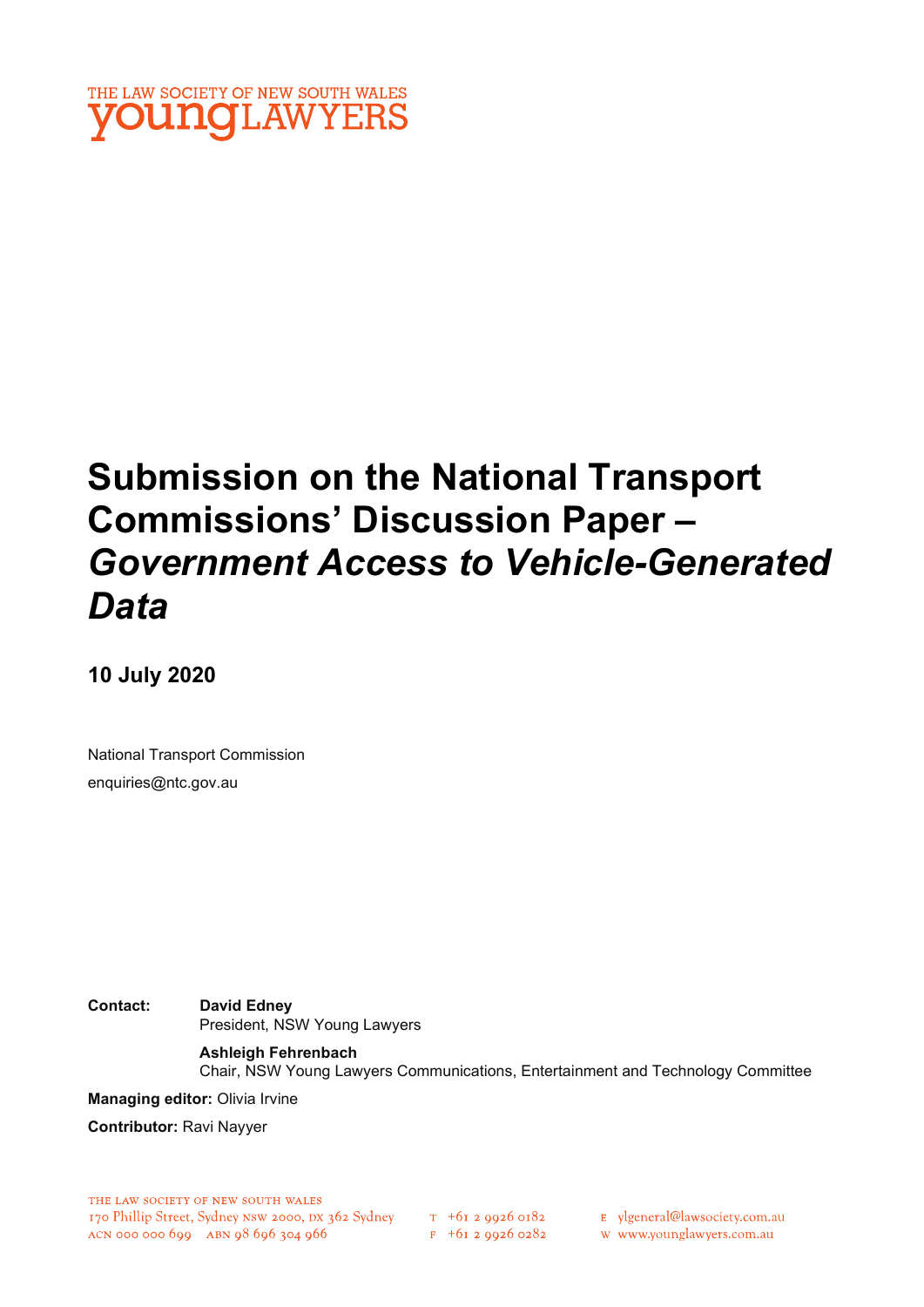#### THE LAW SOCIETY OF NEW SOUTH WALES **VOUNGLAWYERS**

The NSW Young Lawyers Communications, Entertainment and Technology Committee (Committee) makes the following submission in response to the Government Access to Vehicle-Generated Data Discussion Paper (Discussion Paper)

### NSW Young Lawyers

NSW Young Lawyers is a division of The Law Society of New South Wales. NSW Young Lawyers supports practitioners in their professional and career development in numerous ways, including by encouraging active participation in its 16 separate committees, each dedicated to particular areas of practice. Membership is automatic for all NSW lawyers (solicitors and barristers) under 36 years and/or in their first five years of practice, as well as law students. NSW Young Lawyers currently has over 15,000 members.

The Communications, Entertainment and Technology Law Committee of NSW Young Lawyers aims to serve the interests of lawyers, law students and other members of the community concerned with areas of law relating to information and communication technology (including technology affecting legal practice), intellectual property, advertising and consumer protection, confidential information and privacy, entertainment, and the media. As innovation inevitably challenges custom, the CET Committee promotes forward thinking, particularly about the shape of the law and the legal profession.

# Summary of Recommendations

The Committee has provided submissions on Questions 5, 6, 10, 16. 17 and 18 of the Discussion Paper.

- 1. Question 5: The Committee submits in relation to Question 5 of the Discussion Paper, that the ExVe raises concerns for existing legislation and policy in the areas of cyber security, privacy, competition.
- 2. The Committee further submits in relation to Question 5 that the priority purpose of government access must be road safety.
- 3. Question 6: The Committee submits in relation to Question 6 of the Discussion Paper that a national data aggregator or trust broker be established.
- 4. Questions 10, 16 and 17: The Committee submits in relation to Questions 10, 16 and 17 of the Discussion Paper that partnership through data exchange between government and manufacturers is essential for road safety, however, reserves comments on other purposes for non-commercial exchange of data, given the evolving definitions of road safety data, and data standards in this space.
- 5. Question 18: The Committee submits in relation to Question 18 of the Discussion Paper that option 3, legislative reform, is the optimal choice, however, that a number of procedural steps and considerations should be met prior to the construction of the legislation.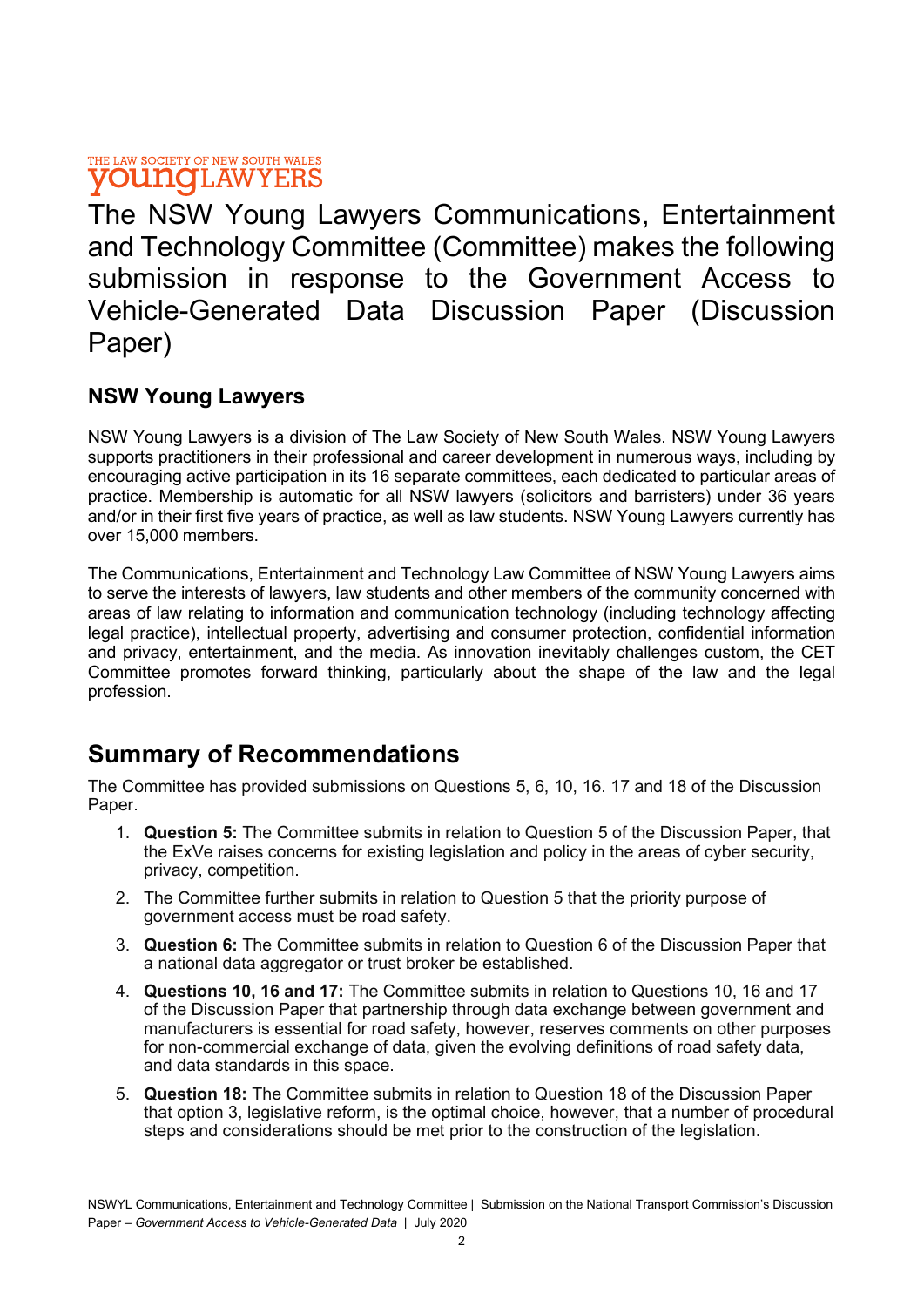### THE LAW SOCIETY OF NEW SOUTH WALES **UNOLAW**

# Question 5

1. The Committee submits that if extended vehicle concept (ExVE) is adopted in Australia, it is highly likely that cybersecurity, privacy, competition, and government access issues will arise.

### **Cybersecurity**

- 2. The Committee considers that cybersecurity issues should be among the highest priority of the concerns addressed by the Commission in relation to the adoption of ExVe. The Committee agrees that the intent of ExVe should be to minimise cybersecurity risks with respect to vehicle-generated data by restricting the point of access to the interfaces as described in the Commission's Discussion Paper.<sup>1</sup> However, this approach means that the vehicle manufacturer's server, the neutral server, as well as each entity connecting through the relevant interface, are the potential points of failure. It is critical that each of these entities institute risk-based cybersecurity controls to prevent unauthorised access to vehicle data. Moreover, under ISO 20077-2, the vehicle manufacturer has responsibilities with respect to designing the ExVe interface(s) and determining the implementation of any ExVe 'functionality'.2
- 3. Cybersecurity risk for the vehicle itself can be heightened, particularly if its operational systems are not properly segregated from the secure vehicle interface. The Committee would like to flag for the Commission that cybersecurity is a 'core consideration' for vehicle manufacturers, $^3$  as 'automotive technology is advancing rapidly along a path to automation'. $^4$
- 4. In this regard, the Committee strongly supports the ISO 20077 series of standards, which ʻcontain diverse generic specifications proper to... extended vehicles,'<sup>5</sup> and ISO 20078, which 'includes typical ISO specifications related to ExVe web services.'6 Standardisation will help create a barrier against the expansion of cybersecurity risk otherwise caused by fragmentation of software development. This was acknowledged more generally by the OECD when it found that 'appropriate standards and guidelines are... needed to maintain current levels of safety, [and] ensure trust based on enhanced levels of digital security and privacy'.7

<sup>&</sup>lt;sup>1</sup> National Transport Commission, Government Access to Vehicle-Generated Data (Discussion Paper, May 2020) 46.

<sup>&</sup>lt;sup>2</sup> M McCarthy et al, Access to In-Vehicle Data and Resources: Final Report (May 2017) 60.

<sup>&</sup>lt;sup>3</sup> Johannes Deichmann et al, The Race for Cybersecurity: Protecting the Connected Car in the Era of New Regulation (Article, October 2019) 2.

<sup>4</sup> McCarthy et al (n 2) 6.

<sup>5</sup> McCarthy et al (n 2) 60.

<sup>6</sup> Ibid 60.

<sup>7</sup> OECD, Key issues for Digital Transformation in the G20: Report Prepared for a Joint G20 German Presidency/OECD Conference (12 January 2017) 72.

NSWYL Communications, Entertainment and Technology Committee | Submission on the National Transport Commission's Discussion Paper – Government Access to Vehicle-Generated Data | July 2020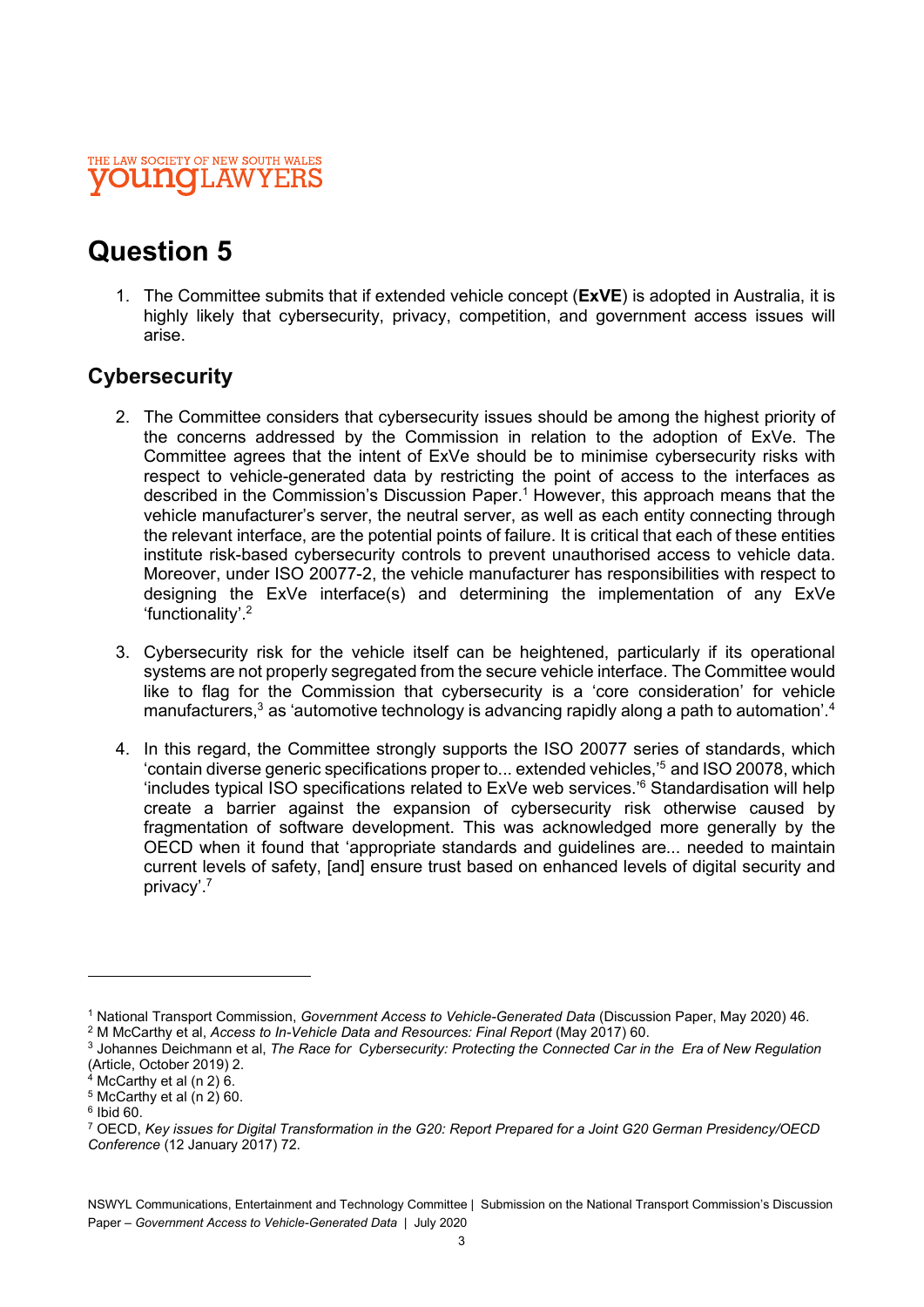#### THE LAW SOCIETY OF NEW SOUTH WALES **OUNCILAWYEI**

# **Privacy**

- 5. The Commission's definition of 'vehicle-generated data' includes data with respect to the driver,<sup>8</sup> within the definition of 'personal information' under section 6 of the *Privacy Act 1988* (Cth) (Privacy Act). Vehicle-generated data may also include 'sensitive information' under the same legislation,<sup>9</sup> given the Commission's reference to 'information about... the physical state of the driver'.<sup>10</sup>
- 6. The Committee stresses the need to develop risk-based controls, in line with applicable legislation (including the Privacy Act) and industry best practice (perhaps paralleling the General Data Protection Regulation<sup>11</sup>) to protect the privacy of vehicle-generated data. For instance, authorised interfaces with the vehicle manufacturer's server must be end-to-end encrypted.
- 7. The Committee also calls on the Commission to conduct further consultation on whether vehicle-generated data, prior to being shared through authorised interfaces under the ExVe framework, should be anonymised. The Committee views that anonymisation of data is particularly appropriate given the primary purpose of such sharing the vehicle data discussed should be for road safety purposes. Most of the vehicle-generated data would be 'primarily of a technical nature',12 making it unnecessary for the data to be linked to the specific driver of the vehicle. The Commission acknowledges the issue of anonymisation when it states in the Discussion Paper that 'only de-identified, technical data is required from the vehicle, which does not require the consent of users to collect and would be difficult to combine with other data to infer personal information from,'13. The Committee proposes that the process of anonymisation occur even before the point of collection.

### Competition

- 8. The Committee agrees with concerns identified in the Discussion Paper that the ExVe approach is potentially anticompetitive.  $14$  While seeking to minimise the vehicle's cybersecurity risks, making a server controlled by the vehicle manufacturer the sole point of access for relevant vehicle-generated data poses competition law issues.
- 9. The European Commission recognises this issue. A vehicle manufacturer which 'exercises control over data generated by the vehicles it manufactures is likely to be in a dominant

<sup>8</sup> National Transport Commission (n 1) 24.

 $9$  Privacy Act 1988 (Cth) s 6 (definition of 'sensitive information).

<sup>&</sup>lt;sup>10</sup> National Transport Commission (n 1) 25; Privacy Act 1988 (Cth) s 6FA(a)(i). See also David Vaile, Monika Zalnieriute and Lyria Bennett Moses, The Privacy and Data Protection Regulatory Framework for C-ITS and AV Systems: Report for the National Transport Commission (Report, 2 July 2018) 19-26.

<sup>11</sup> Regulation (EU) 2016/679 of the European Parliament and of the Council of 27 April 2016 on the Protection of Natural Persons with Regard to the Processing of Personal Data and on the Free Movement of Such Data, and Repealing Directive 95/46/EC (General Data Protection Regulation) [2016] OJ L 119/1.

<sup>&</sup>lt;sup>12</sup> European Automobile Manufacturers 'Association, 'What Kind of Data Can My Car Share?', Car DataFacts.eu (Web Page, 21 October 2017) <https://www.cardatafacts.eu/data-can-car-share/>.

<sup>13</sup> National Transport Commission (n 1) 77.

<sup>14</sup> Ibid 46.

NSWYL Communications, Entertainment and Technology Committee | Submission on the National Transport Commission's Discussion Paper – Government Access to Vehicle-Generated Data | July 2020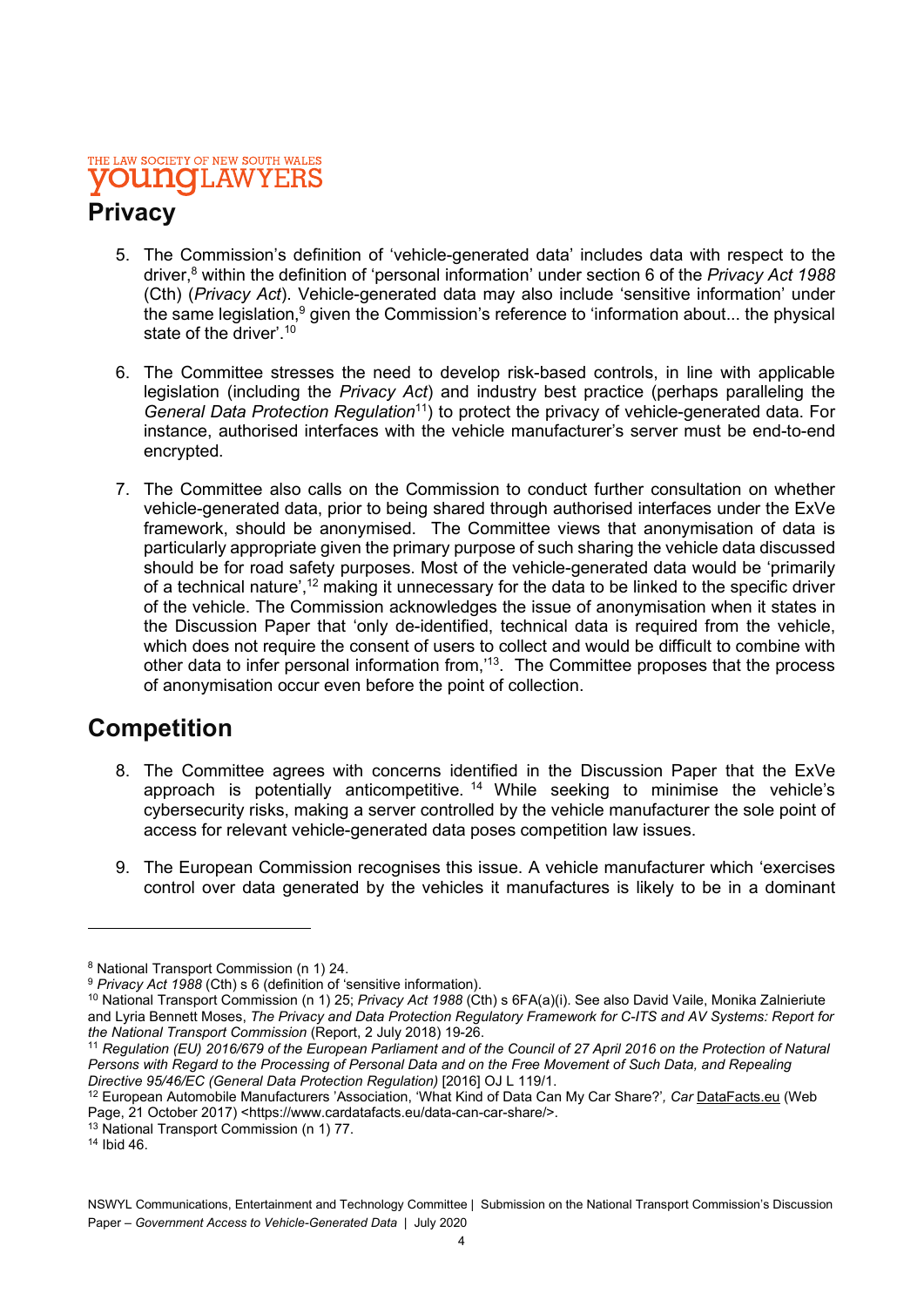#### THE LAW SOCIETY OF NEW SOUTH WALES **IOT.AW**

position with respect to the market for services which make use of that data, and which are then offered to owners or users of that make of vehicle'.<sup>15</sup>

- 10. The level of control of the design and implementation process for ExVe, which is given to the manufacturer by ISO 20077-2,<sup>16</sup> exacerbates these concerns. The manufacturer is also advantaged by having direct access to the vehicle-generated data via 'a proprietary on-board application platform', while third party access is second-hand via the manufacturer's server.<sup>17</sup> Third party business models, and the consumer benefit from competitive markets for services that they provide, will depend on manufacturers not exploiting their dominant position in an anti-competitive manner.
- 11. The Committee agrees with the 'neutral server' approach (as in the EU Data for Road Safety Proof of Concept),<sup>18</sup> namely, 'that data is provided from the car manufacturer's server to another server which is maintained by a neutral service provider'.19 Third parties seeking to deliver services using the relevant vehicle-generated data would connect to that neutral server.<sup>20</sup> However, the Committee stresses the concerns identified by the European Commission with respect to the neutral server approach.<sup>21</sup> Policy makers would have to legislate a mechanism for the vehicle manufacturer to provide fair access to the vehiclegenerated data to the neutral server. This would reduce the need to rely on the manufacturer and party controlling the neutral server contracting only with each other in relation to that access. This is essential where the vehicle manufacturer is in direct competition with third parties for services derived from the data, because the manufacturer would be aware of the data being requested by third parties through the neutral server, giving them an opportunity to restrict that data<sup>22</sup>
- 12. The Committee calls on the Commission to liaise with the Australian Competition and Consumer Commission on how the neutral server approach could be refined from a competition law and policy perspective. This could include consideration of the involvement of open interfaces as championed by Right to Repair groups.<sup>23</sup>

### Government Access to Vehicle-Generated Data

13. The Committee directs the Commission to its 2018 submission on 'Regulating Government Access to C-ITS and Automated Vehicle Data'.<sup>24</sup> The Committee considers that those submissions are applicable to vehicle-generated data in the ExVe context.

 $15$  McCarthy et al (n 2) 185.

 $16$  McCarthy et al  $(n 2)$  60.

<sup>&</sup>lt;sup>17</sup> Ibid 150.

<sup>18</sup> National Transport Commission (n 1) 46.

<sup>19</sup> McCarthy et al (n 2) 60.

 $20$  Ibid 150 $\overline{)}$ 

<sup>21</sup> Ibid 150-1.

 $22$  McCarthy et al (n 2) 151.

<sup>23</sup> Ibid 46.

<sup>&</sup>lt;sup>24</sup> Eva Lu, Ravi Nayyar and Suzana Livaia, Submission to National Transport Commission, Regulating Government Access to C-ITS and AV Data (29 November 2018).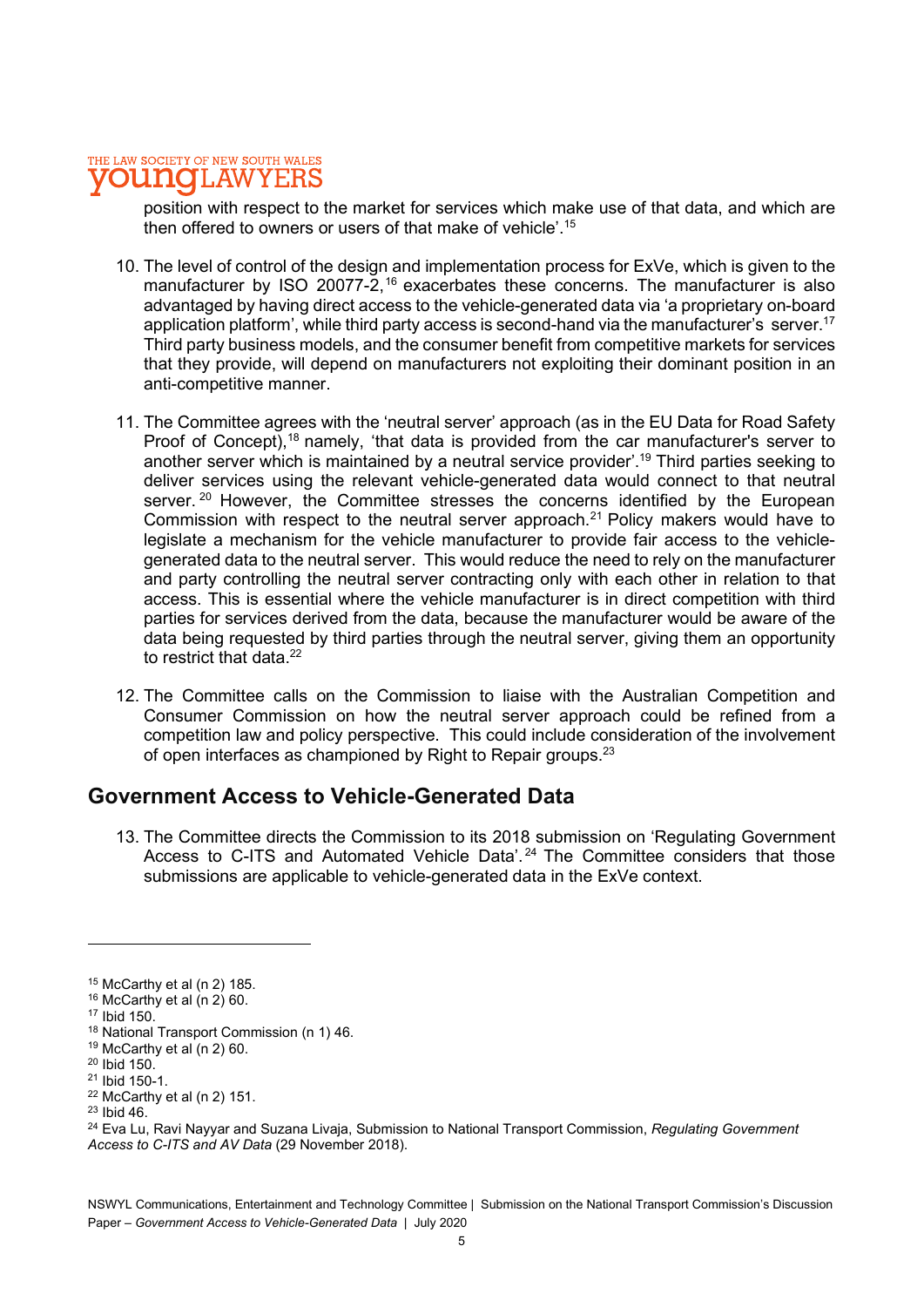#### THE LAW SOCIETY OF NEW SOUTH WALES **NOL.AW**

14. The Committee considers that, in parallel with the below submissions on questions 10, 16 and 17, the primary purpose of government access should be road safety data (as appropriately defined).

## Question 6

- 15. The Committee submits that there is value in establishing a national data aggregator or trust broker. Such a policy, which 'creates a separation of duties from policy and regulatory bodies',<sup>25</sup> would help drive industry and general public confidence in the governance of the data collected and stored by this entity. This recommendation is in keeping with general consumer concerns about government agencies collecting their data, and using and/or sharing it, for purposes for which they have not consented. The Committee recommends that the data aggregator or trust broker either be Transport Certification Australia ('TCA'), given the analogy with TCA's existing functions under the National Telematics Framework, or be otherwise modelled closely after TCA.
- 16. The Committee considers that good data definitions, practices and cooperation between entities would not achieve the same outcome as establishing a national data aggregator. This is because the relevant data would be easier and cheaper to protect if it were stored in one centralised, secure location. Having the storage of data spread across multiple cooperating entities would increase the cost of protecting the data. Additionally, given the creation of multiple potential points of cybersecurity failure this also creates greater risk of the data being compromised or tampered with.

# Questions 10, 16 and 17

- 17. The Committee submits that road safety data should be considered the primary purpose for which the Commission seeks to exchange data with industry. The Committee agrees with the reasoning stated in section 6.5.2 of the Discussion Paper.<sup>26</sup> Further, the Committee notes, road safety data would help inform the development of transport networks.
- 18. The Committee considers that road safety should be adopted as the priority for developing use cases for government use of vehicle-generated data. Road safety is directly beneficial to communities, and the development of these use cases in partnership with vehicle manufacturers can support increased, dynamic road safety.<sup>27</sup>
- 19. Partnership between government and manufactures is crucial given that manufacturers have access to vehicles, which are the source of a major portion of road safety data. Such data when used in partnership can, for instance, help drive 'more dynamic [policy and safety] responses' to evolving 'travel patterns and vehicle use'. 28 The Committee calls on the Commission to observe the European Union's Data for Road Safety Proof of Concept with a view to potentially modelling Australian policymaking after it.

 $25$  McCarthy et al (n 2) 60.

<sup>26</sup> National Transport Commission (n 1) 76-7.

<sup>27</sup> Ibid 83.

<sup>28</sup> Ibid 19.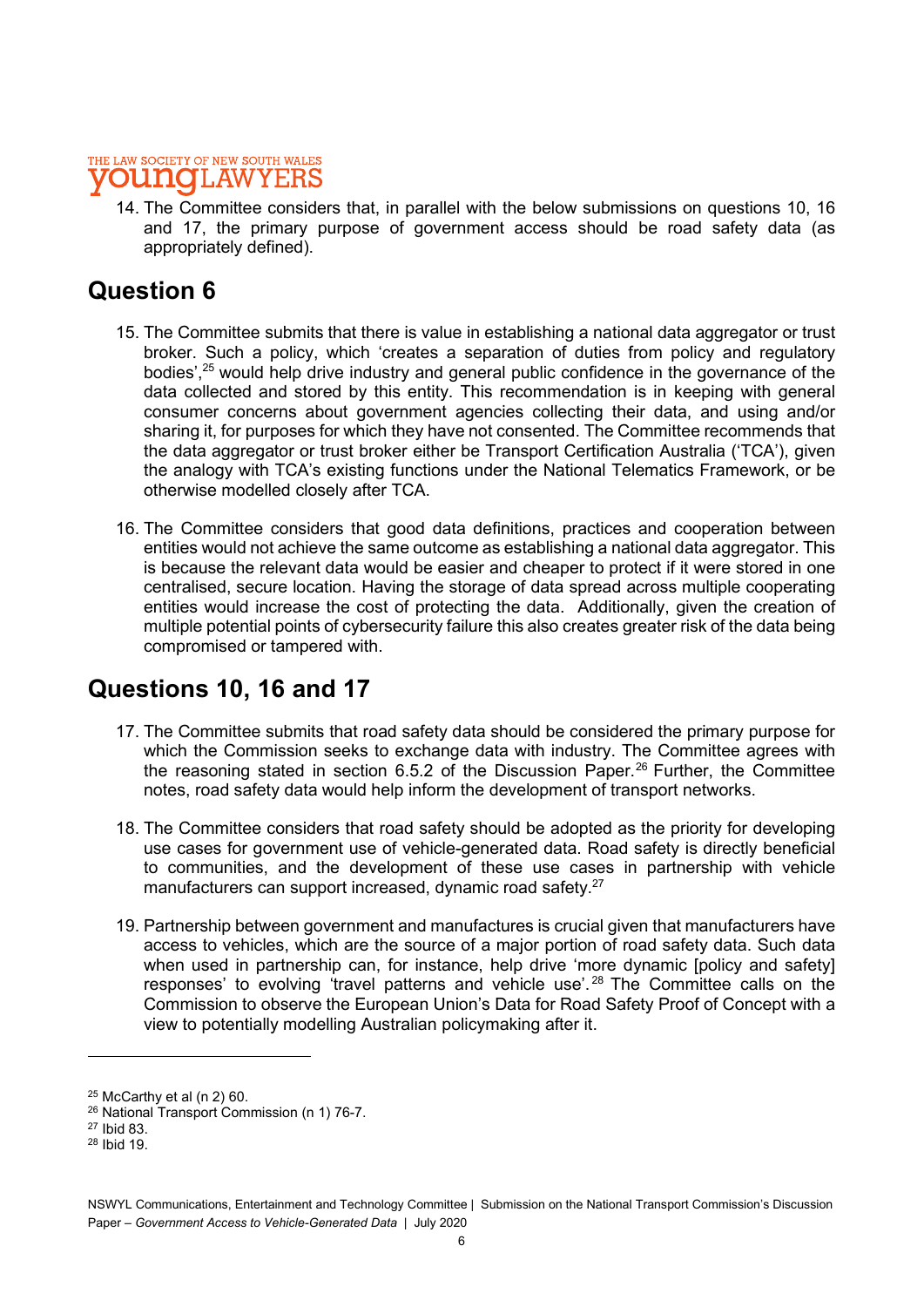#### THE LAW SOCIETY OF NEW SOUTH WALES **OUINOL AW**

20. The Committee is in favour of the Commission's proposed 'principle of non-commercial sharing or exchange'.<sup>29</sup> The Committee does not seek to provide views on what data other than for the purposes of road safety can be exchanged on non-commercial terms. This is because Australia is in the earlier phases of the policy process for vehicle-generated data. Concrete cost-benefit analysis of the use cases identified in Commission-run workshops still need to be carried out.<sup>30</sup> Policy makers have not yet defined road safety data, let alone conducted further consultation on 'requirements' and 'data standards'.31 Agencies are still assessing what sorts of data they need to access and it is not 'clear what kind of data would be exchanged as part of road safety'.<sup>32</sup> In the Committee's view, it is more important that these tasks be completed before policy makers consider expanding the categories of data that can be exchanged.

### Question 18

- 21. The Committee submits in favour of option 3, legislative reform, subject to that reform being enacted after the following has been addressed:
- Appropriate progression of the Australian policy process with respect to vehicle-generated data. Such progress should be gauged by factors including the agreement of relevant stakeholders on key definitions (such as of 'road safety data') and best practices;
- Appropriate delineation of the type(s) of vehicle-generated data that government would require access to, and establishment of concrete use cases for thorough regulatory sandboxes, with a focus on road safety data and access for road safety purposes;
- Creation of data exchange standards, vetted by TCA and other relevant transport agencies after consultation with all relevant stakeholders;
- Creation of a framework for future exchange of data between government and industry after consultation with all relevant stakeholders;
- Creation of a national data aggregator or trust broker for vehicle-generated data, this entity either being TCA or otherwise modelled closely after TCA (please see the Committee's response to Question 6 above); and,
- Conduct of other necessary consultation with stakeholders for the creation of robust, necessary, and proportionate legislative reform.33
- 22. The output of the above should inform the drafting of legislative reform under option 3 and help ensure the enactment of proportionate and targeted reform.

<sup>29</sup> Ibid 71, 83.

<sup>30</sup> Ibid 10.

<sup>31</sup> Ibid 83.

<sup>32</sup> Ibid 83.

<sup>33</sup> Ibid 86; Some of the bullet points in this list are (in part) drawn from the list under 'This option could result in'.